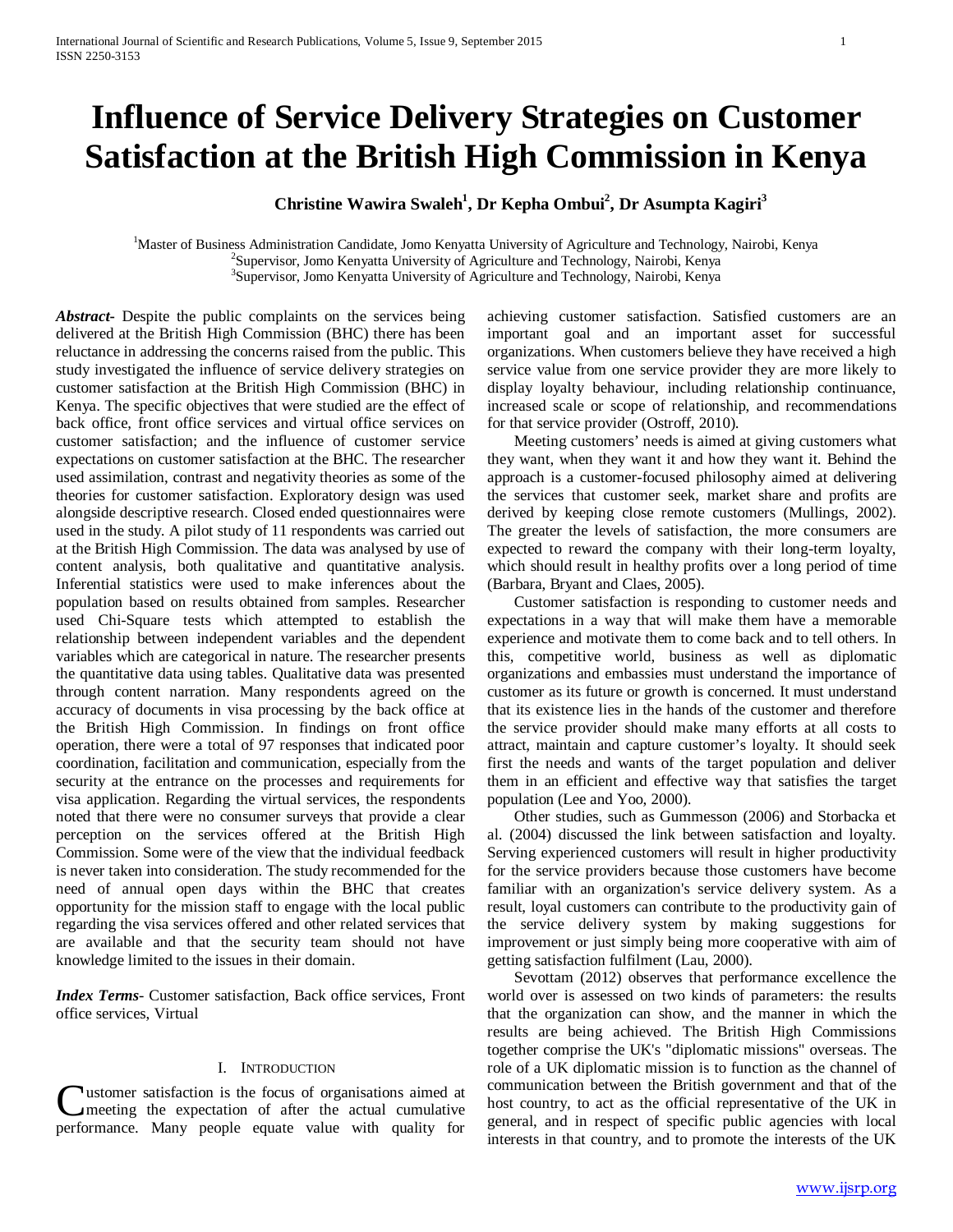and its citizens in that country. Diplomatic missions are also sent to international organizations and conferences, with similar roles (GOUK, 2014)

 Among the services provided by the British High Commission include: visas, travel advice, support for British nationals abroad, notarial and documentary services, passports and emergency travel documents, births, deaths and marriages, data protection and out-of-hours emergency assistance. There are over 1,350 people working in British embassies/high commissions worldwide who assist with processing entry clearance applications (UK Visa Bureau, 2014)

 There is growing recognition that, despite significant increases in resourcing, public service delivery is still failing (Harris et al., 2012). Despite bold plans and massive injections of international and domestic resources, public customer satisfaction is still failing in many areas. This suggests that there is a need to revisit approaches to assisting service delivery sectors. Mcloughlin and Batley (2012) study on service delivery confirms there is fairly generic terms about political and governance constraints. For example, concepts like 'political will' or the existence of 'weak incentives' are often referred to but rarely further developed in terms of the specific institutional and governance arrangements that contribute to these factors, and in terms of which of these may offer strategies for overcoming common bottlenecks or gaps. According to Ostroff (2010) in his study on client satisfaction, he notes that there is a mismatch from the expectations and the actual outcome from the services received by clients.

 The general perception in the public domain relating to service delivery at high commissions in Kenya is that there is a complete detachment between service providers at the commission and service recipients, the customers. This is evidenced by the numerous cases highlighted in the local media relating to complaints by customers of unfair treatment at the commissions (Harris et al., 2012).

 Despite the public complaints on the services being delivered at the British High Commission (BHC), there has been reluctance in addressing the concerns raised from the public. There exist no direct feedback mechanism between the BHC and the consumers of the services-both public and government. The BHC has overtime turned out to be an island that does not consider the operating environment. No simple customer feedback mechanisms like the suggestion box; instead there is an enquiry email address that rarely responded to all the concerns raised. When the response is made in some of the enquiries, it normally dwells on defensive line instead of addressing the concerns raised (Stefan, 2014). The BHC has turned out to be more of a political department in the local politics than restricting to its mandate of diplomatic representation (Ibid). Under the circumstances, it is difficult to meet the customer expectations within the realm of the actual service provided. As a result, there is high level of distrust in the related services provided at the BHC and the public perception on level of satisfaction. The study, therefore, seeks to investigate the influence of service delivery strategies on customer satisfaction at the British High Commission.

 The general objective of this study was to investigate the influence of service delivery strategies on customer satisfaction at the British High Commission in Kenya. The specific objectives were examine the effect of back office services on customer satisfaction at the British High Commission in Kenya, to assess the effect of front office services on customer satisfaction at the British High Commission in Kenya, to examine the effect of virtual office services on customer satisfactions at the British High Commission in Kenya and to assess the influence of customer service expectations on customer satisfaction at the British High Commission

 The findings of this study will be useful to the British High Commission office in Kenya, its employees and academicians. Firstly, the findings will be useful to the British High Commission office in Kenya in reviewing its standard operating procedures and customer satisfaction frameworks to improve on its quality of service delivery and ensure that procedures followed in serving customers ensure their satisfaction. To employees, the study findings will provide useful insights on how to serve customers better to ensure their satisfaction at all times. This will be critical to the overall image of the commission's office in Kenya. The findings of the study will also be useful to academicians interested in conducting further research in relation to the recommendation that will be given for further research areas.

 The researcher was faced with the problem of identifying and locating the previous customers at the British High Commission. The researcher used the existing records to identify location of customers, for example the previous Visa applicants with complaints. As a remedy, the researcher enlisted the services of research assistant that is was experienced in data collection and setting aside adequate financial resources to ensure successful completion of the exercise. Some of the respondents were also unable to provide all the information due to the sensitive nature of this research. The researcher explained the purpose as being academic in nature without any ill intention of victimising individuals.

# II. LITERATURE REVIEW

# **2.1 Theoretical Framework**

 There are a number of theories that can be used to explain customer satisfaction in service delivery. According to Barbara, Bryant and Claes (2005), theoretical approaches are broadly classified in three categories; attribution, equity and expectancy disconfirmation. The level of satisfaction is linked to the comparison of the expected and the actual performance of the service to the required expectation by the client. This process is described as either confirmation or disconfirmation to the expectation of the clients regarding the particular service. As an example, the expectancy disconfirmation theory suggests that consumers form satisfaction judgments through individual and group evaluation of the actual satisfaction derived from the service. Four psychological theories were identified by Anderson that can be used to explain the impact of expectancy or satisfaction: Assimilation, Contrast, Generalized Negativity, and Assimilation-Contrast.

# **2.1.1 Assimilation Theory**

 The theory of assimilation states that clients to a service make some kind of comparison regarding the expectation on the specific service and the actual performance that is viewed as a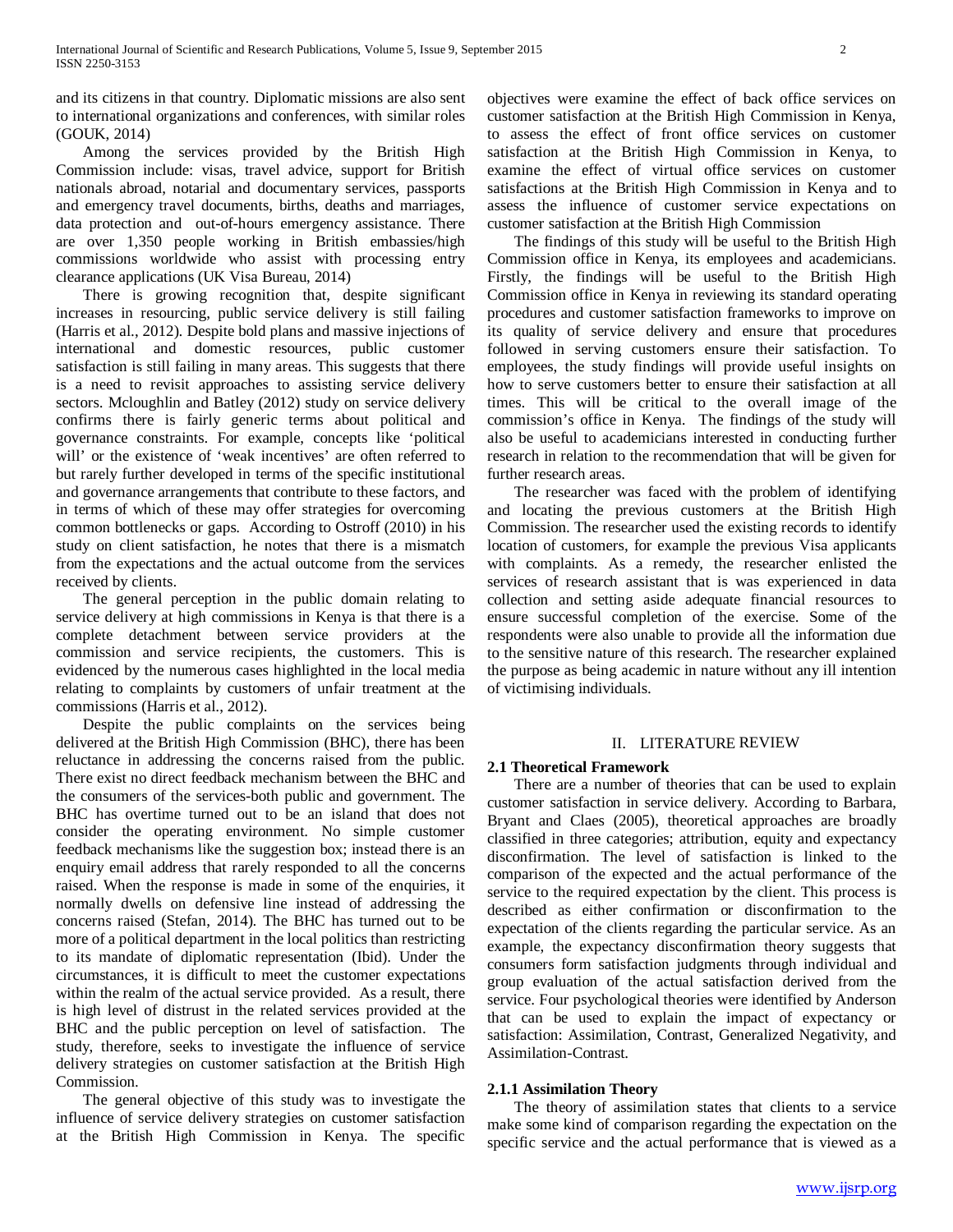post usage evaluation of the service received. According to Wirtz (2003), consumers of the service seek to avoid dissonance by making an adjustment of their perceptions regarding the specific service to ensure it is according to their expectations. The service clients can make a choice to adjust their expectation to match with the actual performance of the service provider in order to avoid any potential tension for failing to meet the expectation by the service provider. The theory assumes that there is a relationship that exists between satisfaction and expectation. It also assumes the clients to the specific service have motivation to make adjustments on both expectations and the actual performance of the service consumed.

#### **2.1.2 Contrast Theory**

 Contrast theory was first introduced by Hovland, Harvey and Sherif (1987). Gerpott et al., (2001) define contrast theory as the tendency to magnify the discrepancy between one's own attitudes and the attitudes represented by opinion statements. Contrast theory presents an alternative view of the consumer post-usage evaluation process than was presented in assimilation theory in that post-usage evaluations lead to results in opposite predictions for the effects of expectations on satisfaction. According to the contrast theory, any discrepancy of experience from expectations will be exaggerated in the direction of discrepancy. If the firm raises expectations in his advertising, and then a customer's experience is only slightly less than that promised, the product/service would be rejected as totally unsatisfactory.

# **2.1.3 Theory of Negativity**

 This theory is originally traced to Carlsmith and Aronson (1963) as the proponents. It argues that any form discrepancy in relation to the actual performance from the intended expectations will affect the individual, producing some kind of negative energy. Gerpott et el. (2001) argues that the theory of Negativity has its genesis in disconfirmation process. According to this theory, when expectations are convincingly upheld, it creates room for consumers to respond negatively to any disconfirmation. Dissatisfaction will appear when the actual performance is less than the expectations.

## **2.1.4 Theory of Disconfirmation**

 The theory of disconfirmation states that satisfaction is linked to extent size and direction of the experience of disconfirmation that takes place as an outcome of comparison between actual performance and the consumption expectation of the service. According to this theory, satisfaction is the consumers achieved fulfilment.

### **2.2 Conceptual Framework**

 The conceptual framework of this study is based on the independent variables namely: back office services, front office service, virtual office services and customer perception and the dependent variable is the customer satisfaction at the British High Commission office in Kenya.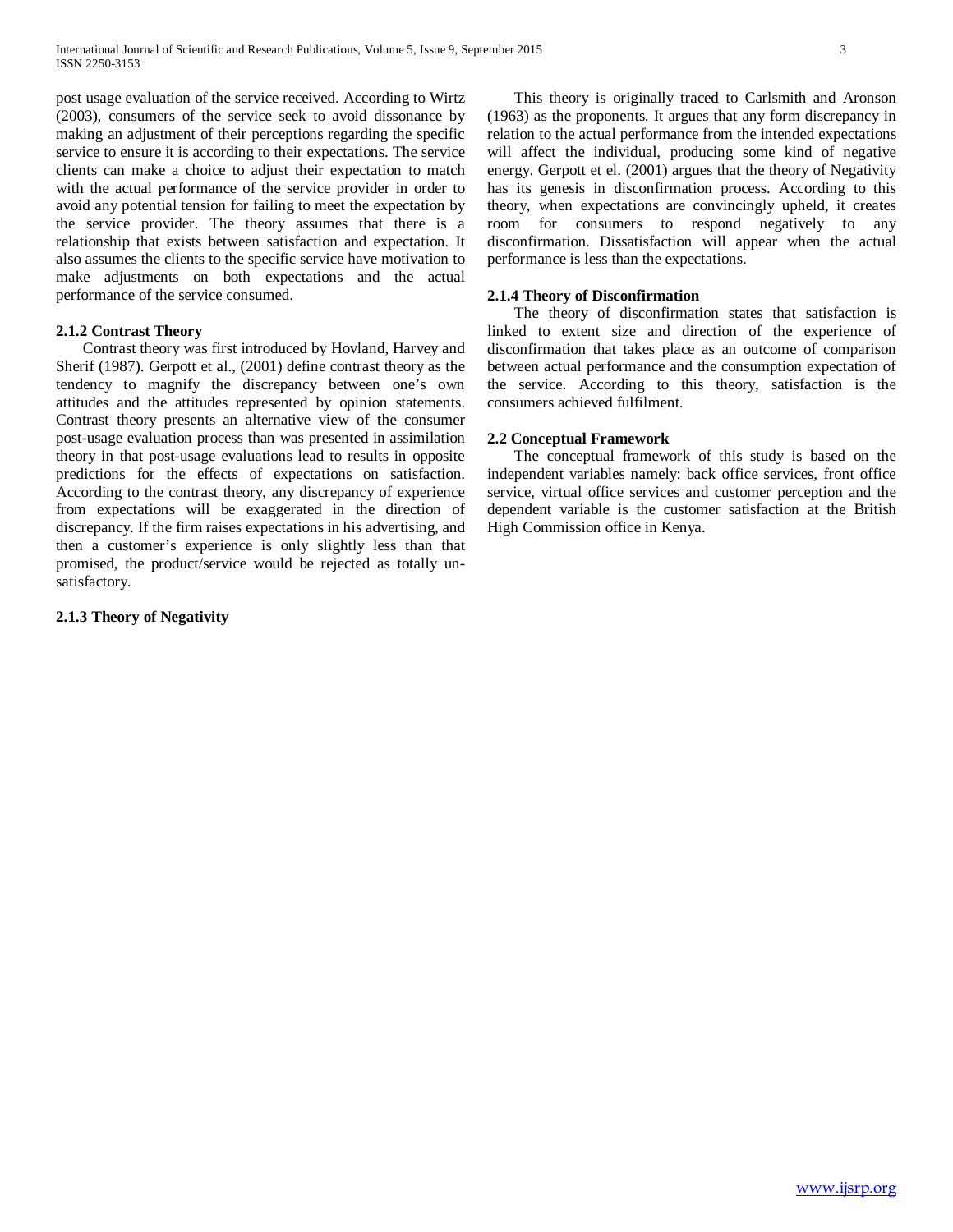

**Figure 2.1 Conceptual Framework**

# **2.3 Empirical Review**

 The concept of customer service has taken root in both public and private sectors in Kenya. The foreign High commissions and Embassies in Kenya have undergone management as well as service delivery reviews with the aim of leading as a showcase of expertise in service provision to the customer satisfaction level. According to survey conducted by the British High Commission (2013), the provision of quality service to the customers is crucial for meeting the service satisfaction to the customers. By understanding and ensuring the customers' needs are met, the British High Commission can effectively contribute to the improvement of the quality service being provided.

 Caryforth et el. (2004) notes that Organisations that provide services in an excellent manner to their clients, achieve a lot of benefits to their customers as well as organizations. The High Commissions and Embassies that offer good standard services to

the customers can depend on the use of word of mouth to increase the overall number of new customers without doing advertisement. The dissatisfied customers are a threat to the reputation of the organization and may to greater extent keep away new potential customers.

 Customer service includes various functions besides the proactive selling of both services and products; it involves one to one interactions with customers in person, through telecommunication which include the use of mail service. It is designed and performed with the agenda of achieving satisfaction of customers and the level of efficiency in operational functions. The behaviour of service provider during the interaction with the customers is a mirror of what takes place within the organization. The customer attitude of the service is linked to the overall behaviour and personal traits of the service provider, rooted in the doing business philosophy of the organization that is based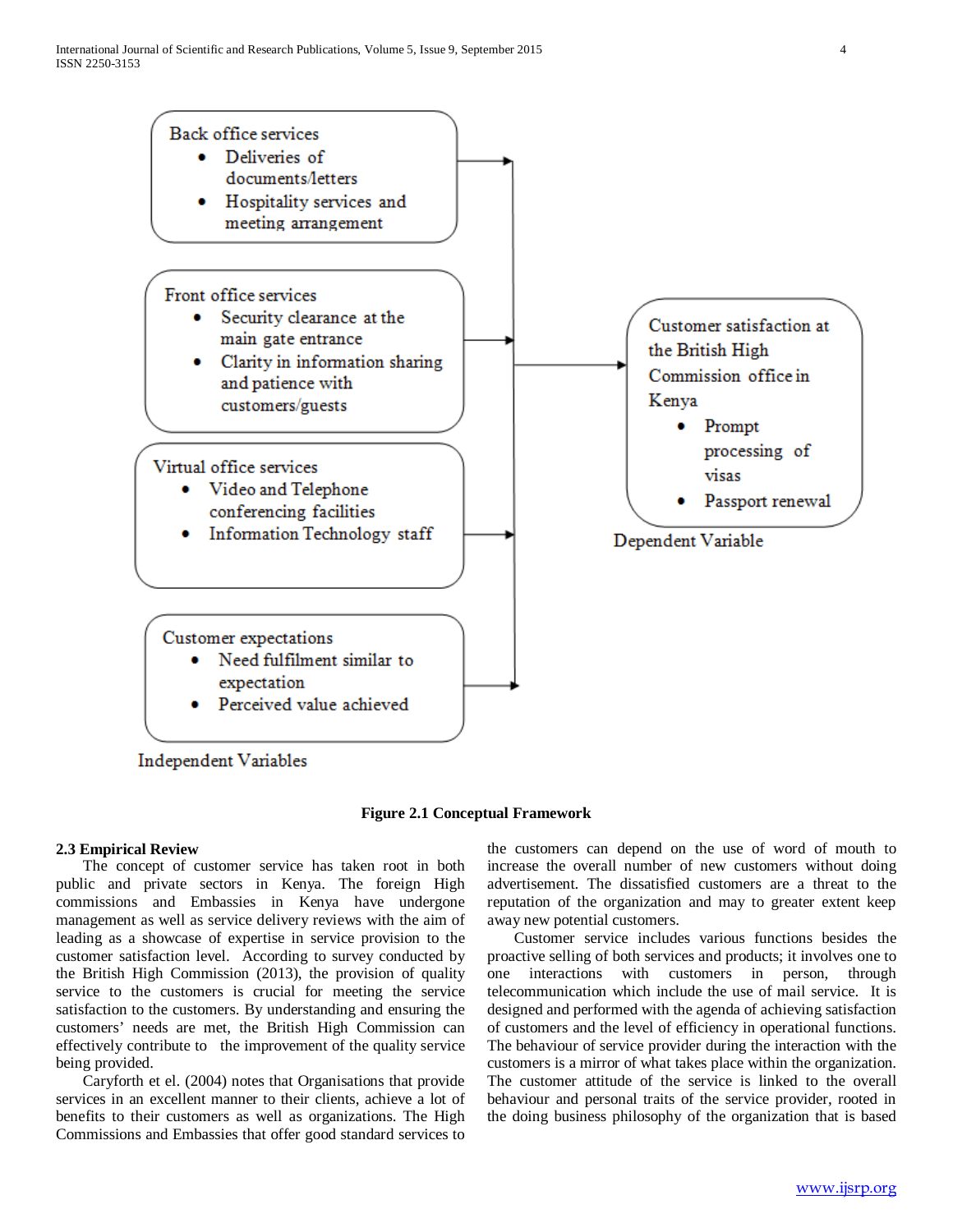on commitment and customer satisfaction as the key priority for the organization.

 It is vital to be aware of the demographic key characteristics of the customers and their individual beliefs, preferences, social habits, expectations and attitudes. The manner in which problems are resolved has a long term crucial ramifications to the top loyalty of customers and the overall success of the organization. Customer satisfaction from the services leads to contentment and builds trust and confidence in the existing services. Once the needs of the customers are met, there is a high chance of retaining the old clients and attracting new clients.

 According to Awara (2010), everyone in the organization is responsible for the ensuring quality excellent quality services. To a great extent, it is the management responsibility to mould good atmosphere that fosters services that are customer driven by prioritizing their interests. The achievement of incredibly excellent customer service is a direct output of good managers that ensures it happens.

#### *2***.4 Research Gaps**

 The literature reviewed in this study points to the fact that a number of studies relating to the subject matter of this study have been done, while empirical evidence on most other areas are lacking. It is also evident that most of those studies already done, a majority of them are from around the globe and in and around Africa establishing a gap in terms of scope providing a rationale for further research attempts to zero in on this gap, especially in relation to the local context.

 To start with regarding back office services, no analytical evidence has been found to indicate how back office services affect service delivery and customer satisfaction at the High Commissions' office in Kenya. This calls for an attempt to do the same to bridge this gap (Goluboff, 2009). In addition, as relates to front office services no evidence is available of a study that has attempted examining these services on service delivery at the High commissions' office in Kenya.

 Finally, most of the studies done on virtual office services have been skewed towards online services but again not based service delivery at the British High commissions' office. Consequently, it is in this background the researcher contemplates the need to further explore and document the same for use in academia and in practice.

#### III. RESEARCH METHODOLOGY

 Exploratory research design was used in the study. This involved exploration of causes and effects of the independent and dependent variables associated with the problem. The research methodology also used descriptive approach combined with exploratory design. The study population consisted of all customers to the British High Commission office in Kenya. The UK Visa Bureau (2014) approximates that at least 10,000 customers sought the services of the High Commission office in Kenya each year. However, only about 10,000 customers interact physically with the High Commission employees per year. This represents the number of customers that have characteristic to be measured.

**Table 3.1: Population**

| Category                       | Pop frequency |
|--------------------------------|---------------|
| Locals                         | 8,000         |
| Foreigners from Africa         | 1,600         |
| Foreigners from outside Africa | 400           |
| <b>Total</b>                   | 10,000        |
|                                |               |

(Source: UK Visa Bureau, 2014)

 The sample size for the study was calculated using Mugenda and Mugenda (2003) formula for sample size determination for population more than 10,000. The sample size for British High Commission was estimated within 95% confidence interval. Table 3.1 indicates that there is an estimate of about 10, 1000 customers visiting the British High Commission, while table 3.2 shows the sample population. According to Mugenda and Mugenda (1999), when the population of the study is more than 10,000 individuals, 384 of them are recommended for as the desired sample size given that Z statistic is 1.96 at 95% confidence level as shown in the following formula.

 $N=(z^2 P_q)/d^2$ Where:

 $N =$  the desired sample size (when the population is less than 10,000)

 $Z =$  the standard normal deviate at the required confidence level  $P =$  the proportion in the target population estimated to have characteristic being measured

 $q = 1-p$ 

 $d =$  the level of statistical significance set

 $384=1.96^2(0.5)$   $(0.5)/(0.05)^2$ 

Therefore,

 nf=384/(1+384/10000) nf-369.8=370 respondents

 Since resources and time are a major constraint the above procedure helped in guiding the researcher in determining the sample size. The study used 30% of the desired sample size of 370 respondents which was 111 persons of the desired target population.

#### **Table 3.2: Sample Size**

| Category                    | Sample size<br><b>Population</b><br>frequency |     |  |  |  |  |
|-----------------------------|-----------------------------------------------|-----|--|--|--|--|
| Locals (Kenyan)             | 8,000                                         | 89  |  |  |  |  |
| Other African citizens      | 1,600                                         | 18  |  |  |  |  |
| Other citizens from outside | 400                                           |     |  |  |  |  |
| Africa                      |                                               |     |  |  |  |  |
| <b>Totals</b>               | 10,000                                        | 111 |  |  |  |  |

(Source: UK Visa Bureau, 2014)

 The study used random sampling technique so as to achieve desired representation of the respondents from the study's target population. The two main types of random procedures include simple random sampling and stratified random sampling. Primary data was collected mainly by the use of structured questionnaires. The first part sought to obtain general information or bio data of the respondents. The second part was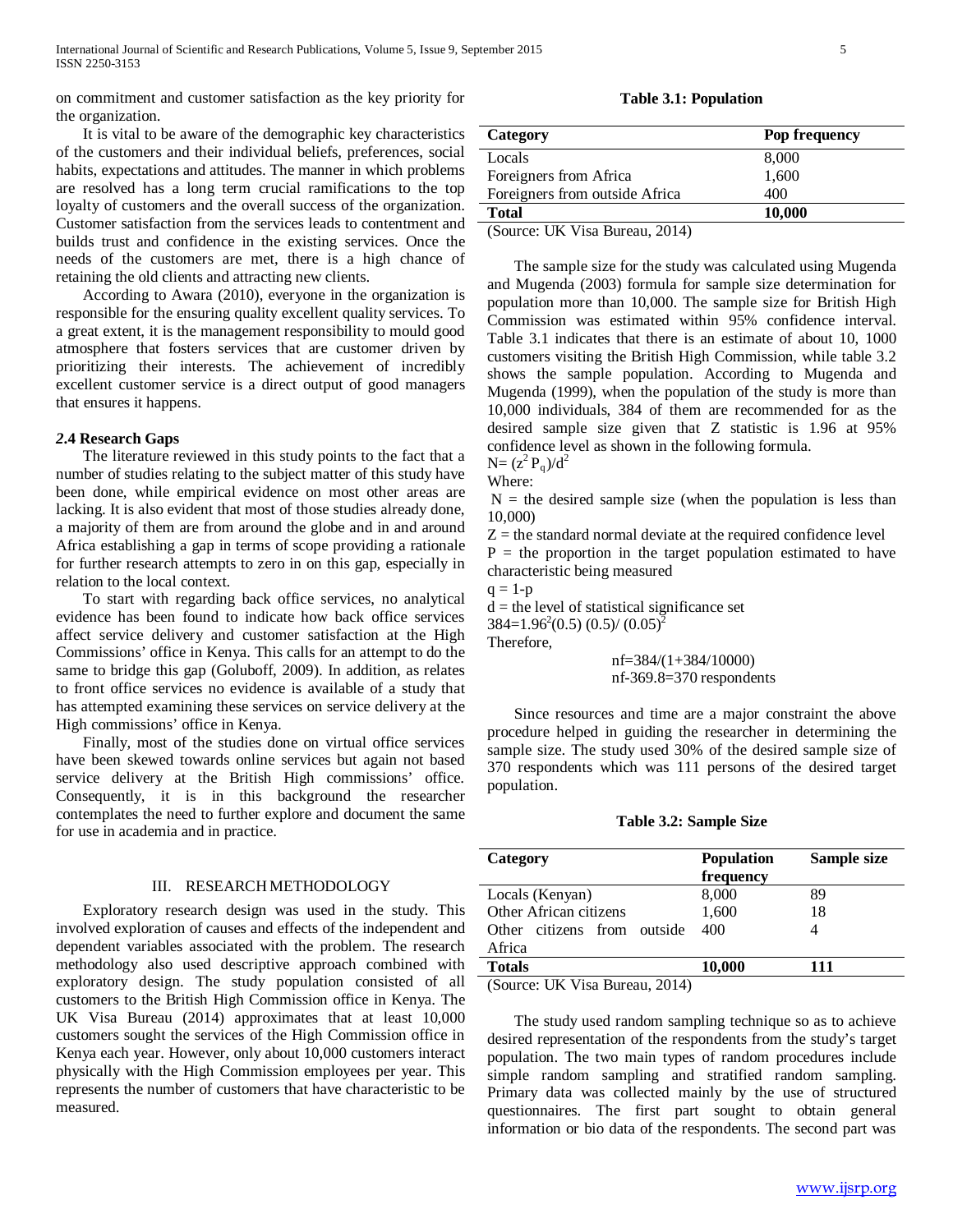devoted to the identification of determinants of service delivery strategies the British High Commission's office in Kenya. The questionnaire helped in collecting as much information as possible. The structured questionnaires were administered by dropping the questionnaire to the respondents and picking them after a period of one week. It also involved use of email to send the questionnaires for respondents' feedback. Closed ended questionnaires were also used because of their restriction to the specific responses. The questionnaire items were set based on the study objectives and research questions that were tested. It reduced capturing of other irrelevant issues to the study. Email use facilitated easy communication from customers outside Kenya. Secondary data was collected through the literature and empirical review of existing information on the study topic as reviewed from text books, journals, and newspaper articles, published and unpublished theses.

 A pilot study of 10% (8 respondents) of the desired sample size of 111 respondents was used at the British High Commission. The pre-test was subjected to the internal consistency technique using the Kunder-Richardson (K-R) 20 formula which is as follows:

 $KR_{20} = (K) (S^{2-\Sigma}S^2)/(K-1)$ 

Where:

 $KR_{20}$  = Reliability coefficient of internal consistency

 $K =$  Number of items used to measure the concept

 $S<sup>2</sup>$  = Variance of all scores

 $S<sup>2</sup>$  = Variance of individual items

 A high coefficient implies that items correlate highly among themselves indicating that there exists consistency among the items in measuring the concept of interest (Mugenda and Mugenda, 1999)

 Data was analysed using qualitative and quantitative analysis. The researchers first described and summarized the data by use of descriptive statistics. This enabled the researcher meaningfully describe the distribution of results depending on the variables in the study and the scale of measurements used. Inferential statistics was used to make inferences about the population based on results obtained from samples. Researcher also used Chi-Square tests which attempted to establish the relationship between independent variables and the dependent variables which are categorical in nature. The reason for choice of Chi Square analysis was because the technique can be used on data that has been measured on nominal scale and can be used to see the difference between two or more groups of categories. The questionnaires were coded and the data keyed into the computer using Statistical Package for Social Science (SPSS V-17) as well as STATA (10/12) Statistical Software. The researchers presented the quantitative data using tables. Frequency tables are used. Qualitative data is presented through content narration.

# IV. DISCUSSION AND PRESENTATION OF RESEARCH THE FINDINGS

# **4.1 Introduction**

 The chapter presents the information as recorded from the field. The primary data is discussed within the chapter. The response based on the research instrument tabulated responses. Analysis of the findings is also captured in this chapter and presented based on the four research objectives.

### **4.2 Response Rate**

The questionnaire return rate is as shown in Table 4.1 **Table 4.1: Response Rate**

| <b>Respondent</b> | Frequency<br>response | <b>Percentage</b><br>$\frac{9}{6}$ |
|-------------------|-----------------------|------------------------------------|
| Response          | 108                   | 99                                 |
| No response       |                       |                                    |
| Total             | 101                   | 100                                |

 From Table 4.1, an entire 99% response rate was realized being far above the 70% that Mugenda and Mugenda (2003) say is excellent response.

# **4.3 General Information**

#### **4.3.1 Age of respondents**

 Out of the 108 population that respondent, 101 were above the age of 30 years and 7 below 30 years. The first category comprise of the business people and individuals visiting United Kingdom (UK) as well as those on transit. 5 of the respondents less than 30 years old were students seeking further studies in the United Kingdom (UK) and 2 were refugees moving to UK.

#### **4.3.2 Level of Education of Respondents**

 97 of the respondents were University graduates, 8 tertiary college graduates and 6 respondents did not indicate the level of education. On average, the respondents were educated up to the University level.

#### **4.3.4 Demographics of Respondents**

 Majority of respondents at 101 were of African Origin. Out of which 81 were Kenyans, 20 were from West African, but working in Kenya.10 of the respondents were British citizens that comprised of 3 tourists whose visa expired while on touring Kenya, 7 had issues with the expiry dates of their passports. In general, all the respondents were residents in Kenya.

# **4.4.5 Pilot Study Findings**

 All the 8 respondents were purposively chosen by the researcher. The instruments were found to be well for the topic. However 5 of the respondents proposed telephone call as a follow up the selected respondents on the delivered questionnaires rather than just waiting for their feedback. They also suggested that each of the five sections of the data collection instruments should be discussed in the findings as well as recommendations based on both independent and dependent variables.

# **4.4 Front Office**

 The respondents' views on the front office are captured in frequency table in the next page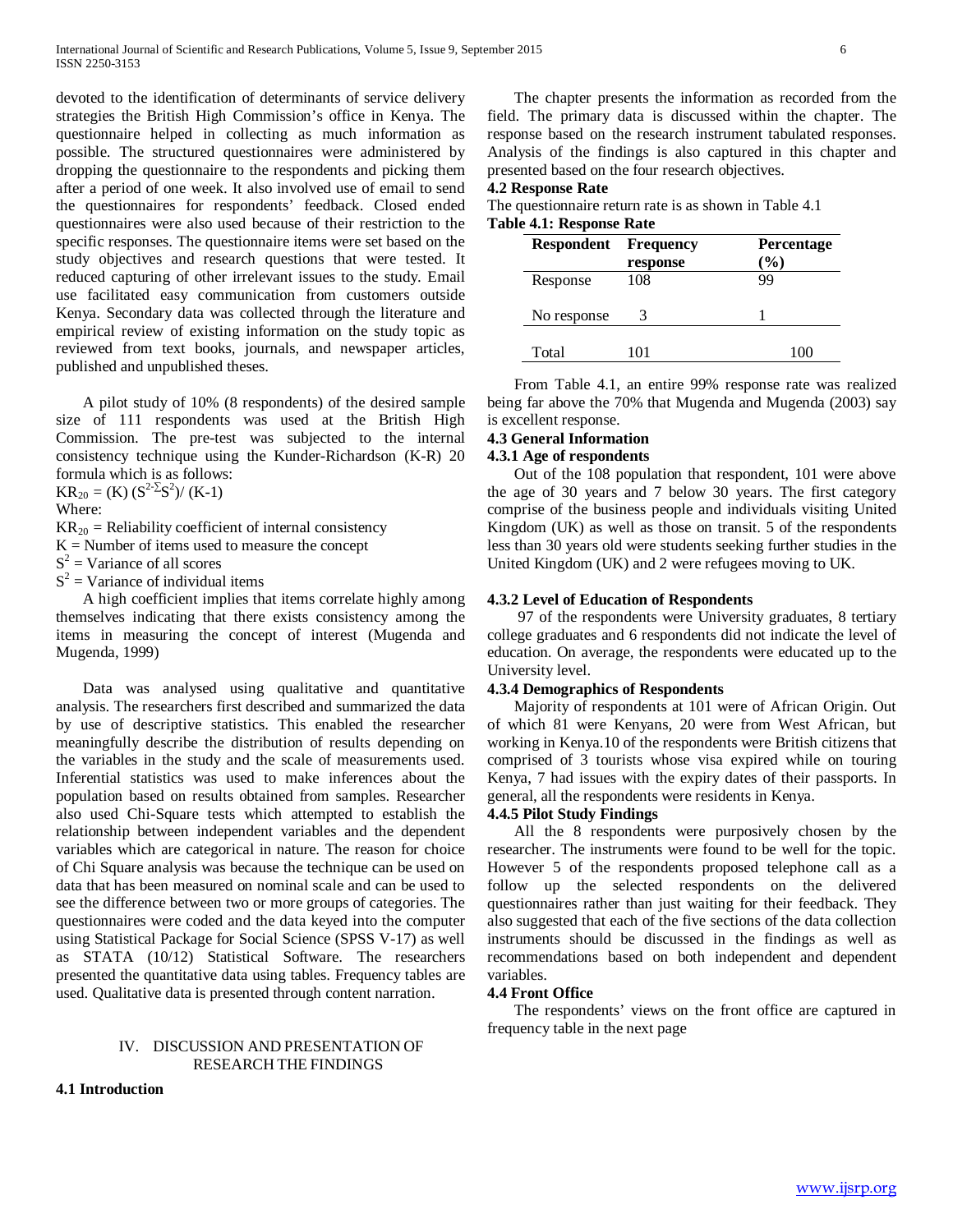|                                     | Agree | $\frac{6}{9}$ | <b>Disagree</b> | $\frac{6}{9}$ |
|-------------------------------------|-------|---------------|-----------------|---------------|
| Poor coordination                   |       | 96            |                 |               |
| Poor facilitation and communication |       | 96            |                 |               |
| Poor handling and reliability       |       | 96            |                 |               |
| Lack assurance                      | 90    | 89            |                 | 10.9          |
|                                     |       |               |                 |               |

**Table 4.2 Front Office Response**

 There were a total of 97 responses that agreed on the level of poor coordination, facilitation and communication. 90 confirmed absence of assurance on the services and security related clearances. Cumulatively, a total of 97 agreed with the statements as framed. While 11 did not agree on the suggested statements in questionnaire. There was no clarity on the respondents' side regarding the visa processing, the relationship between British High Commission (BHC) and the Visa processing office in South Africa. No reliability of information attained from the front office at the pedestrian entry gate on the guideline for visa application. This is in agreement with Vallen et al. (2009) who argue that reliability, coordination and communication are the virtues of front office that either creates confidence in public or led to the loss of confidence based on the client judgement. Some of the security officers at the gate still believe the visas are applied and processed at the BHC office in Nairobi with backstopping from the South Africa office.

 Front office, as mentioned in chapter two, the first customer face of the British High Commission (BHC) that clients meets, and the first port of call for the majority of clients with any enquiries and problems. The 97 respondents acknowledged the existence of poor coordination, facilitation and communication. This could be linked to the inconsistency of information from the front office staff regarding the services offered at BHC. The responses also related to the security officers that are create a sense of intimidation while armed and standing at the gate. The responses are in line with the arguments of Baker and Riley (2005) who argued that the front office is the first step that creates the first impression. The responses faced challenges in getting security clearance from the main gate even with appointments.

 The unfriendly character of the security staff in providing clear guidance on the direction to the different offices contributed to the responses as captured. The transfer of visa processing to South Africa appears not to have been well communicated to the BHC staff at the front office. The understanding of some security officers that the visa processing is still done at BHC is linked to misinformation regarding the new arrangements. The limited information within the front office creates a sense of uncoordinated team at BHC in meeting the customer satisfaction.

 As argued by Vallen et al. (2009) in literature review, the front office is supposed to have general information regarding the services offered by BHC; unfortunately the team appears to have limited information rather than detailed awareness and guidance to the customers.

 The respondents' views confirm absence of standard operating procedures and guideline on the services that are offered at the British High Commission. The front office team is less knowledgeable of both the standards and the services in place, in order for the objectives to be achieved. In relation to standards, it is the front office team's job to ensure that the customer's first contact with the BHC is a positive experience. This all important first impression will be based upon the welcome and the efficiency of the check-in process, both of which pertain to the standards in place. Incorporated into the delivery of these standards is customer service. In order for a front office team to be able to deliver these dimensions, it is important that they receive the correct training. This is down to the BHC management. It is based upon their experience, knowledge and management style that the customers can appreciate the services offered at the front office. The level of front office engagement with clients contributes to the perception of customers on the services offered at the BHC. In order for a front office team to be able to deliver these dimensions, it is important that they receive the correct training. This is down to the manager; it is based upon their experience, knowledge and management style.

#### **4.5 Back Office**

 The respondents' views on the back office are captured in frequency table below.

| Type of response    | Agree | $\frac{6}{9}$ | <b>Disagree</b> | $\frac{0}{0}$ | <b>Total</b> |
|---------------------|-------|---------------|-----------------|---------------|--------------|
| Documents accuracy  | 101   | 91            | 10              |               | 111          |
| Customer experience | 04    | 3.6           | 107             | 96.3          | 111          |
| Use of feedback     | 08    | 7.2           | 103             | 92.8          | 111          |
| Flexibility         |       |               | 111             | 100           | 111          |

**Table 4.3 Back office response**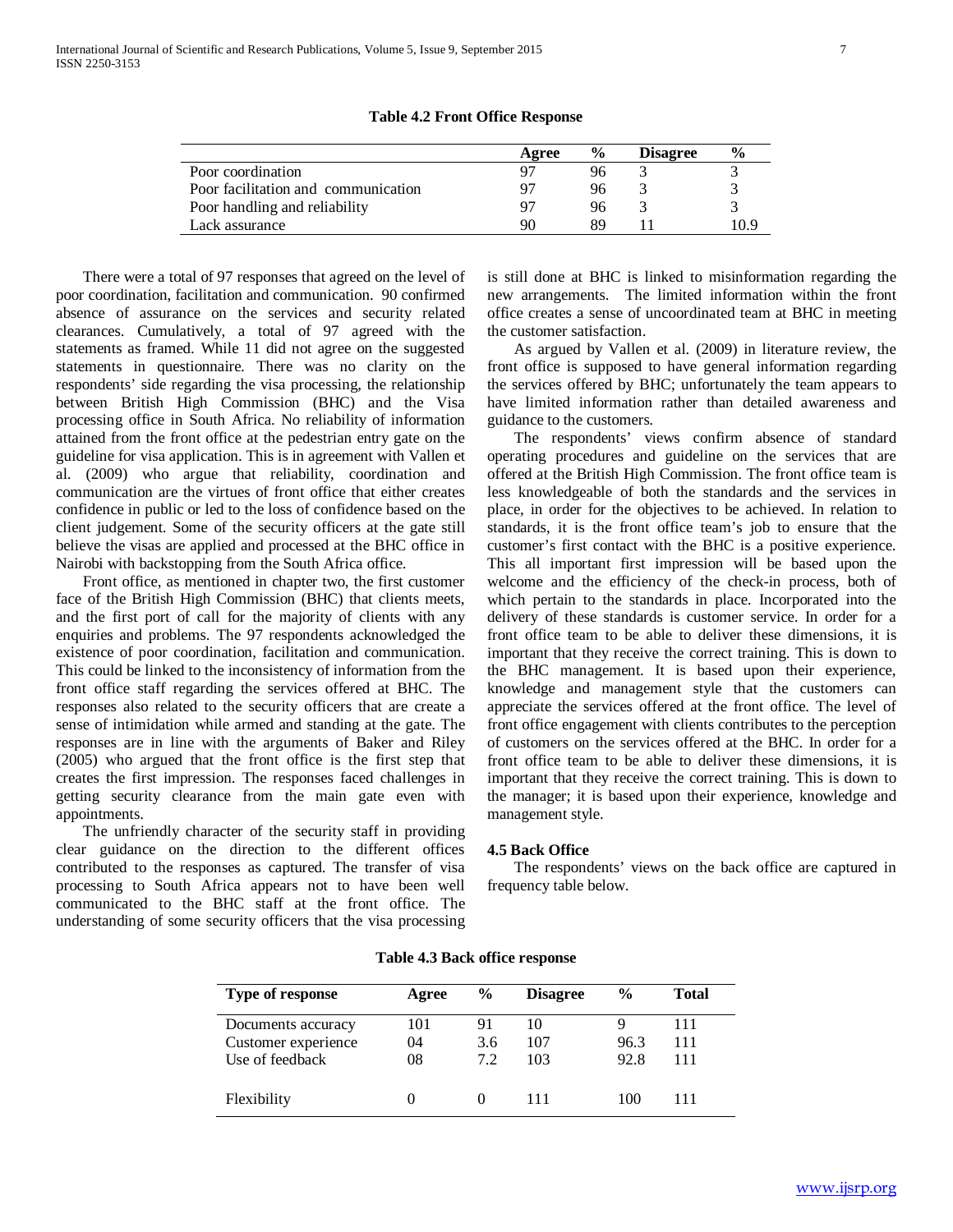The respondents raised concern on the level of accuracy on the visa documents. 10 of them complained of spelling errors on their names as well as gender, while 101 agreed on the accuracy of documents in visa processing. The standard level of accuracy is in agreement with Xerox Corporation (2012) that argues for fewer inaccuracies in the back office services. The visa processing staff had minimal inaccuracies on the processed visas. They argued that the request for correction of the visa and application documents takes over two weeks for the changes to be made. It becomes costly for some of the visa applicants who travel from far in requesting for changes arising from errors. It also creates inconvenience when the visa is to be amended because of the errors that are made. A total of 107 indicated that there was no utilisation of customer experience based on the feedback on the services. Out of the 107 respondents, 2 confirmed having raised concern on the delays of getting their visas processed. The British High Commission instead went on defensive by publishing a complementary page in the Kenyan newspapers outlining the processes for visa application.

 The respondents indicated that there seem to be little lessons learnt from the past experience of clients. Another 103 were even not sure if their feedback had ever been analysed and considered. Most of the respondents were alarmed at the number inaccuracies despite the official complains raised earlier. All agreed that there was no flexibility on the back office services and coupled with inefficiencies in processing the visa. All the respondents noted the delays in getting their visas on time with no explanation and apologies from the visa office. Some of the visa staff attributed the delays due to the current office in South Africa. However, the respondents clearly indicated that the delays have been experienced even before the moving of visa office to Pretoria in South Africa.

 Back office can affect the performance of staff in significant way. The low morale of staff contributes to the occurrences of errors on the visa processing of documents. Majority of the respondents, at 101 agreed on that the processed visas were accurate. The accuracy could be linked to the right systems and strategies in place, BHC effectively assesses and manages the back-office operations to increase productivity, reduce errors, minimize costs and maximize the customer experience. The back office managers know the expectations in the service delivery as required by the customers. They understand the work and the cyclical nature of the services offered. They rely on experience and the good work ethics in ensuring smooth operation. The back office has the capacity, skills and good work schedules that manage large volumes of transactions in a consistently highquality and efficient manner is challenging but critical to BHC's overall success. The response is in line with Xerox Corporation (2012) as noted in the literature review where the capacity of the staff contributes to the successful service delivery to customers. System related training has been rolled out among the staff that has ensured well-grounded staff in offering services to customers.

 The 10 respondents that were not happy with the information characterised by inaccuracies, argued that the request for correction of the visa and application documents takes over two weeks for the changes to be made. This kind of response is linked to the period when the visa processing was in transition period of moving from Nairobi to Pretoria in South Africa. Because of the recruitment of new staff after the three year service of the United Kingdom based staff in the country office and the training that is involved, there is likely hood of errors on the documents while processing the visas. The use of customer experience feedback, especially related to the past complains is not a reference point because such experiences were specific and cannot be generalised within the back office services.

 The issue of flexibility is not applicable within the visa back office team. This is a civil service work that is purely bureaucracy. As a bureaucracy, there are always specific ways of doing things. Any type of change has to go through the overall civil service reform which takes time. The flexibility issue also depends on specific scenario, but cannot be generalised. Where applicable, the British High Commission staff may use discretion powers in the service provision based on specific issue in consultation with other team members.

#### **4.6 Virtual Office Services**

 The respondents' views on the front office are captured in frequency table shown on the next page.

| ठ                       |      | $\frac{6}{6}$ |                          | $\frac{6}{10}$ |                | $\frac{6}{10}$ |                          | $\frac{6}{6}$ |                | $\frac{6}{6}$ |                         |
|-------------------------|------|---------------|--------------------------|----------------|----------------|----------------|--------------------------|---------------|----------------|---------------|-------------------------|
| onse<br>evel<br>esp     | gree |               | ⋗<br>Strongl<br>æ<br>agr |                | ω<br>sag       |                | rongly<br>disagree<br>Ò. |               | E<br>Veutr     |               | $\overline{\mathbf{a}}$ |
| Consumer<br>surveys     | 00   | 0             | $\overline{0}$           | 0              | 111            | 100            | $\mathbf{0}$             | $\theta$      | $\overline{0}$ | 0             | 111                     |
| Social<br>network       | 04   | 3.6           | $\theta$                 | $\Omega$       | $\overline{0}$ | $\Omega$       | 107                      | 96.4          | $\overline{0}$ | $\theta$      | 111                     |
| Effective<br>technology | 09   | 8.1           | $\theta$                 | $\theta$       | 102            | 91.9           | $\theta$                 | $\mathbf{0}$  | 0              | $\theta$      | 111                     |

#### **Table 4.4 Virtual office response**

 All the respondents noted that there were no consumer surveys that provide a clear perception on the services offered at the British High Commission. The finding collaborates with Thornburg (2007) who argued that feedback mechanism through client survey was important in understanding the perception of customers of the virtual services. Some were of the view that the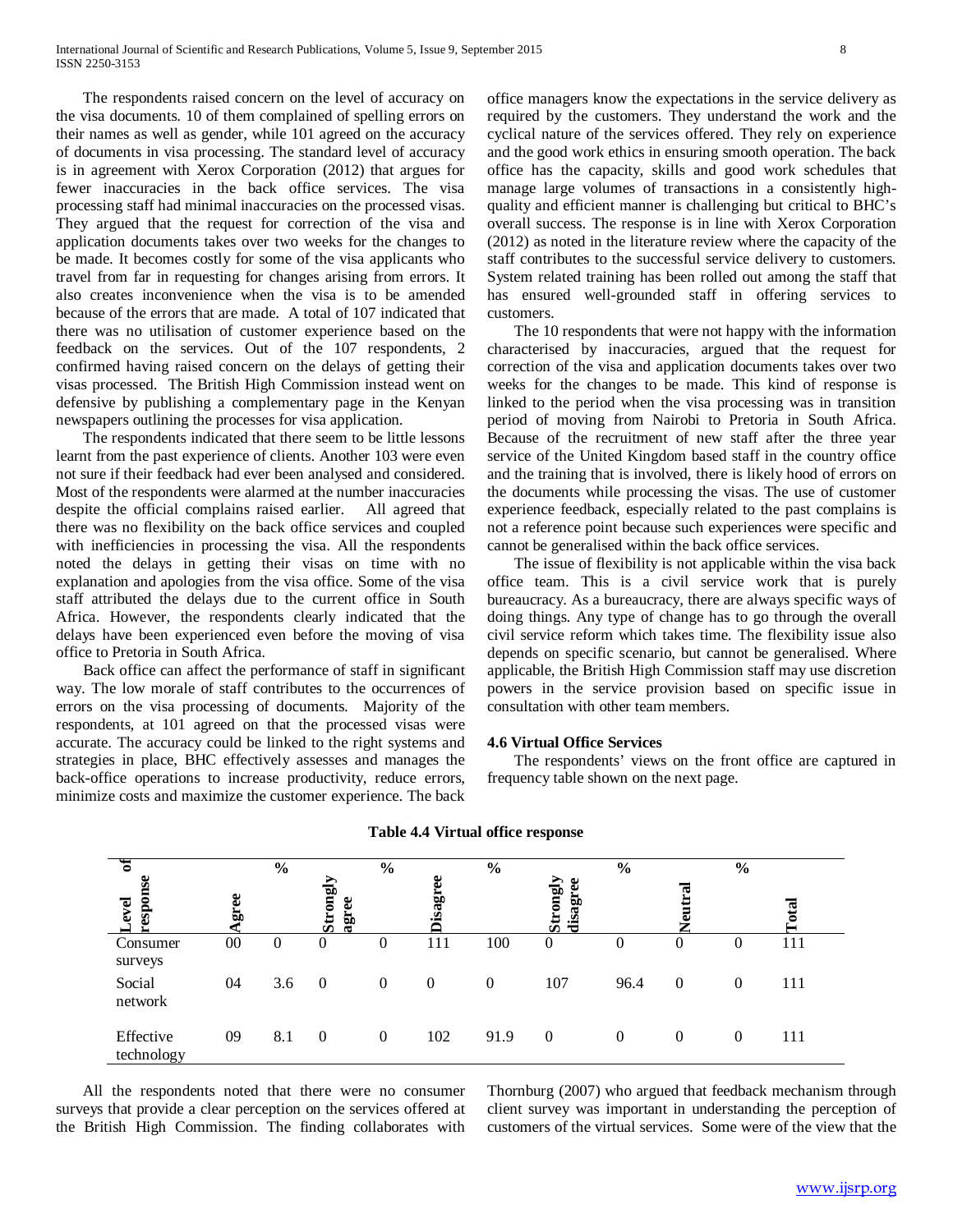individual feedback is never taken into consideration. The 107 individuals strongly disagreed that the use of media, social network and technology facilitates customer satisfaction. All the 107 of the respondents expressed their frustrations on using these facilities. There is preference for virtual meetings rather than one to one physical meeting. Some of the simplest things like enquiries are never answered on time. It takes an average of two week to get response from staff. According to 60 respondents, use of technology like the virtual meeting rooms through video conferencing has reduced the time taken in scheduling the physical one to one meetings. They also indicated that such facilities are not reliable since they most of the time they either breakdown during the session. They also are vulnerable to technical errors leading to failures during the remote session of the meetings. 9 agreed on effective use of technology and 102 disagreed based on their past experience.

 The respondents noted that the normal telephone calls are not responded on time. The main reception takes time in receiving calls as well as connecting to the extension line of the respective staff. Because of the tight schedules, some of the staff requests for follow up call to the clients but they hardly call back, if they do then it is late. 40 respondents complained of being asked to cut short the teleconference to give room for another meeting, the reason provided is the scarcity of meeting rooms; hence some meetings are prioritised more than others depending on the staff arranging the meeting.

 The delivery of customer service also requires an understanding and an efficient use of technology, as highlighted by Thornburg (2007). It was clear that, there was a varying level of understanding of information technology amongst the interviewees. This will impacts not only upon the individual, but also upon customers as well as the British High Commission visa teams to deliver good customer services that lead to service satisfaction.

 The consumer surveys are key to capture of the customer perceptions on the services offered by the British High Commission (BHC). The respondents noted that there were no consumer surveys done by BHC regarding the services. The response could be linked to the fact the consumer surveys are periodically carried out through random sampling. It is also possible that the respondents were not part of the sample population at the time when such survey was carried out. The respondents valued the use of virtual services like innovation and technology, even though the effective use of such facilities and technology was not properly put into use as captured from the field. As noted by Chad and Pat (2009), the importance of virtual services crucial to the provision of services without necessarily being physically present.

 The challenges on the use of technology like the video and teleconference facilities are not limited to the British High Commission (BHC) virtual services but general to all system related technology. Some of the failures in using the virtual meeting rooms as an example is to great extent failure of the clients to use the facilities from their end leading to the breakdown of communication form the end. The successful use of such facilities reduces the time taken in scheduling the physical meetings that are time consuming for fixing actual meeting as well as getting security clearance at the main entrance to the premises.

# **4.7 Customer Expectation**

 The respondents' views on the customer expectation are captured in frequency table below.

|                           |      | $\frac{6}{6}$ |                   | $\frac{6}{10}$ |                 | $\frac{0}{0}$ |                   | $\frac{0}{0}$    |                  | $\frac{6}{6}$    |     |
|---------------------------|------|---------------|-------------------|----------------|-----------------|---------------|-------------------|------------------|------------------|------------------|-----|
| Response                  | gree |               | Strongly<br>agree |                | <b>Disagree</b> |               | Strongly<br>agree |                  | tral<br>Ē        |                  | 豆   |
| Responsive<br>to<br>needs | 10   | 9             | 2                 | 1.8            | 99              | 89.2          | $\boldsymbol{0}$  | $\mathbf{0}$     | $\theta$         | $\theta$         | 111 |
| Excess<br>regulations     | 80   | 72.1          | 9                 | 8.1            | 22              | 19.8          | $\overline{0}$    | $\boldsymbol{0}$ | $\overline{0}$   | $\boldsymbol{0}$ | 111 |
| Static policies           | 100  | 90            | $\overline{4}$    | 3.6            | 07              | 6.3           | $\mathbf{0}$      | $\boldsymbol{0}$ | $\boldsymbol{0}$ | $\boldsymbol{0}$ | 111 |

#### **Table 4.5 customer expectation response**

 98 % of the respondents disagreed that the use of video conferencing facilitates service delivery at the British High Commission (BHC). Though they agree that such facilities are expected to facilitate access to services and information sharing, they have instead become less helpful. The finding contradicts with Mullings (2002) that believes in customer service based on the consumer expectation. The use of social media by the by the High Commissioner in addressing some of the concerns does not respond to individual concerns but rather in general manner. The client expectation is not realised in the use of the telephone services. The same percent as video conferencing expressed concern for the failure of telephone services from the BHC end failing to meet the clients' needs. Most of the time the telephones are jammed and those that go through are not answered in satisfactory way.

 Some of the respondents expressed concern on the manner they are handled by the staff while making enquiry of phone. 67 out of the 111 respondents confirmed having been told to hold on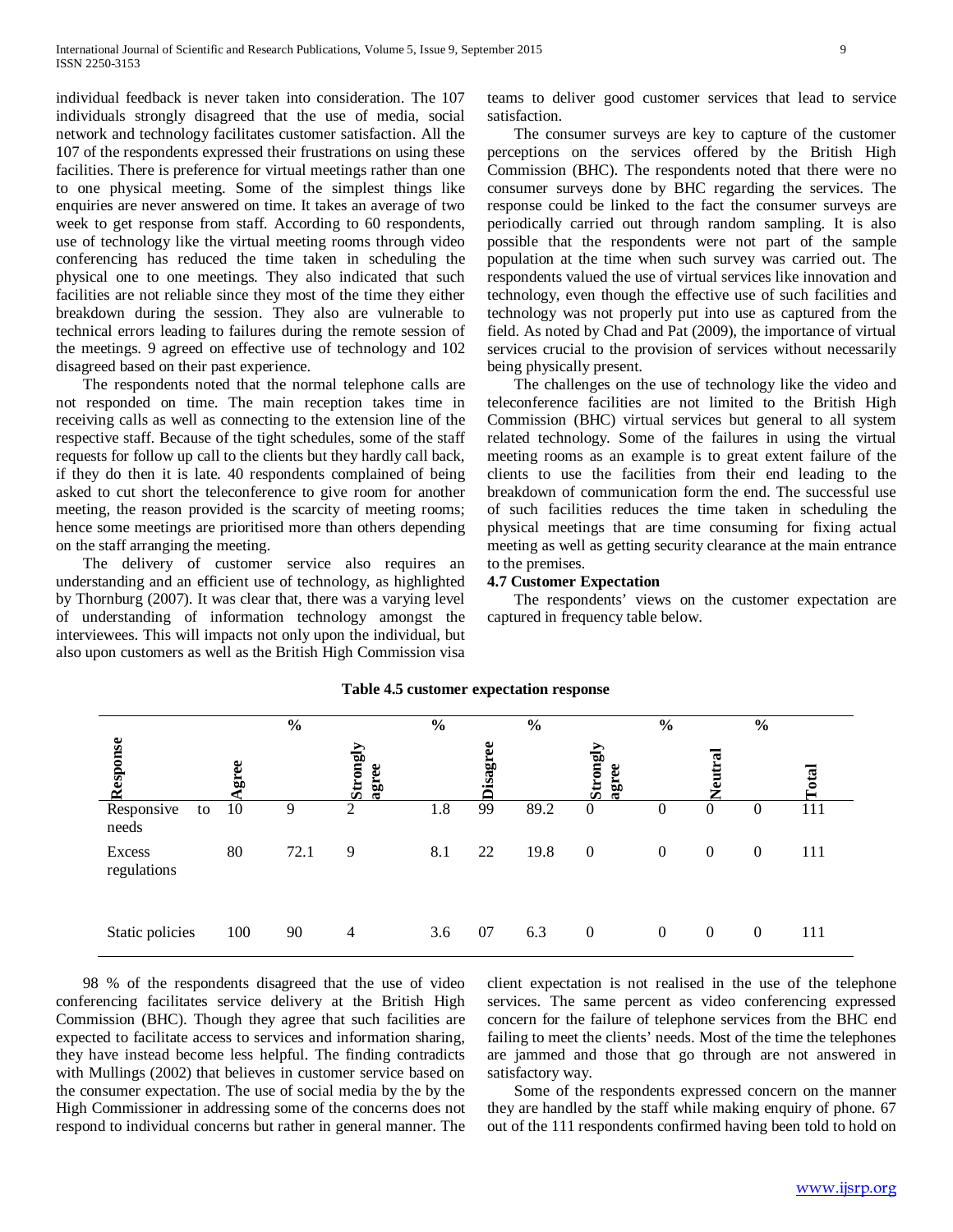telephone line while the staff was sorting other issues. It creates a negative picture when the background discussions are heard by the clients while asked to hold on the line. At the same the BHC staff fails to understand that they clients are using their credit when asked to hold on the telephone while sorting out other tasks before attending to the clients on phone.

 Customers' expectations are key determinants of their consumption experiences, satisfaction, and loyalty. Accordingly, it is critical for marketers to try to find out in advance what their customers' expectations are, because a failure to meet or exceed those expectations could lead to dissatisfaction and defection. The respondents raised concern on absence of facilities for the physically challenged customers.

 The United Kingdom (UK) Government, the Home office through the British High Commission ensures all UK visa applicants' detailed information is provided and confirmation of financial capability for maintenance while in the UK. However, the high requirement prohibits the potential emerging entrepreneurs from exhibiting their products at London exhibitions. The response of the respondents appears to create scenario as if it is the British High Commission that sets this requirements. These requirements are set in the Home office and it applies across all the foreign missions across the world.

#### **4.8 Customer satisfaction**

 The respondents' views on customer satisfaction are captured in frequency table 4.6

|                              |      | $\frac{0}{0}$ |                   | $\frac{0}{0}$ |          |                    | $\frac{0}{0}$ |                | $\frac{0}{0}$ |              |
|------------------------------|------|---------------|-------------------|---------------|----------|--------------------|---------------|----------------|---------------|--------------|
| Response                     | gree |               | Strongly<br>agree |               | Disagree | Strong!<br>disagro |               | Veutral        |               | <b>Total</b> |
| Responsive to<br>needs       | 10   | 9             | 2                 | 1.8           | 99       | $\mathbf{0}$       | 0             | $\theta$       | $\Omega$      | 111          |
| <b>Excess</b><br>regulations | 80   | 72.1          | 9                 | 8.1           | 21       | $\overline{0}$     | $\mathbf{0}$  | $\overline{1}$ | 0.9           | 111          |
| Static policies              | 103  | 92.8          | $\boldsymbol{0}$  | $\theta$      | 08       | $\theta$           | $\mathbf{0}$  | $\theta$       | $\theta$      | 111          |

#### **Table 4.6 Customer satisfaction response**

 A total of 99 of the respondents disagreed that the British High Commission is responsive to the needs of the clients. Out the 99 responses, 10 are physically challenged and they found that there is no consideration for facilities like ramps that can offer comfort for the clients in such conditions. The expectation of such customers is thus not fully met. The finding collaborates with Bassey (2011) who argues that the level of satisfaction is linked to the kind of expectation of customers and the actual service received. While taking biometric details, the physically challenged are meant to follow the queue just like the other able clients. This category of clients expects special considerations which is normally not the case. 30 of the 89 respondents have been at one time denied the visa on the basis of not providing the details of their grandparents on the visa application form. Some of the visa applicants have no information of the grandparents' details required in the visa applications forms. Such required information causes frustration to the applicants. The large amount of money required in the bank account complicates the small scale business individuals whose travel intention is business related agenda. Over 100 small enterprises in agribusiness and textile industries expressed concern on the inconveniences experienced while applying for business visas. 10 of these 100 respondents received their visas two weeks after the 2014 London business exhibition event, thus denying them the opportunity to participate in the business event.

The long duration taken in processing the visas is at times as result of large number of applicants that submit their visa applications late when it is few days to the London business exhibition as the case in point in chapter three of this report. The duration taken in processing of visas affect the level of satisfaction derived by customers. In some cases the delays are caused by missing information on the application forms. Though the staff receiving the visa forms needs to check and confirm that all the details are well captured. However, it is the responsibility of the staff to ensure that all the required information and detailed are well captured. If this is observed, then there will be few cases of delayed visa processing because of missing information.

#### V. SUMMARY, CONCLUSION AND RECOMMENDATIONS

#### **5.1 Summary of major findings 5.1.1 Front Office Services**

 There were 10 respondents that reported errors on their visa documents and 101 agreed on the accuracy of documents in visa processing. The correction of the errors takes time and costly in transport and time for customers in making appointment to the<br>British High Commission. Majority of respondents Commission. Majority of respondents acknowledged inconsistence information from the back office on the visa processing. No clarity on the process after moving some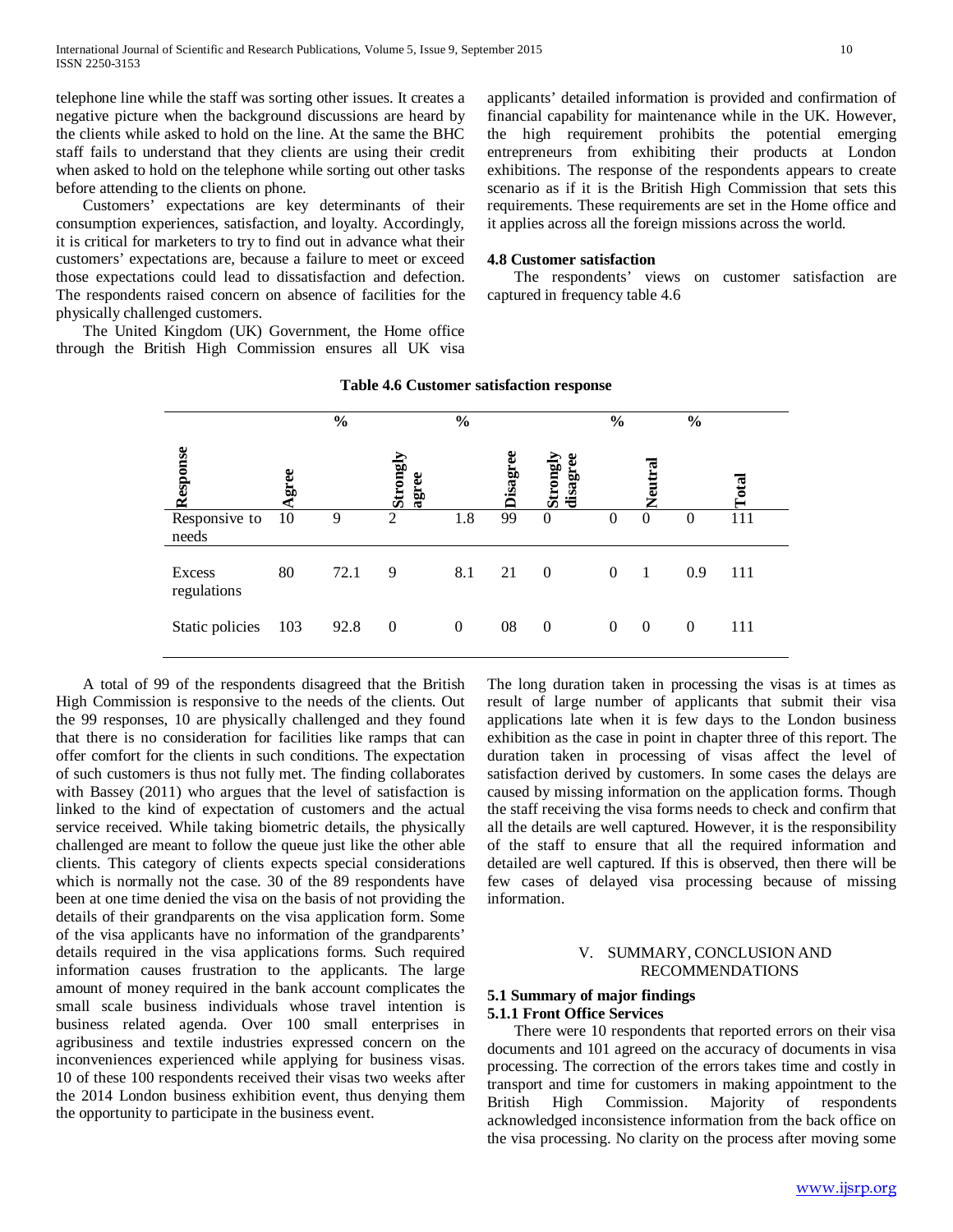of the visa processing procedures from Nairobi to Pretoria in South Africa. There was no individual staff that would be dedicated to providing response and update to specific client after visa application is made to the office. According to respondents, there was no flexibility at the British High Commission in the service provision irrespective of the status of the visa applicants, for example the physically challenged make queue just like other able persons.

# **5.1.2 Back Office Services**

 There was poor level of coordination and communication by the front office. The response is a reflection of the security officers at the pedestrian gate who are the first face of the British High Commission. The security team appeared not fully informed on the visa application processes and requirements. There was a mismatch of information between the front office and the back office on visa application and processing. There were unnecessary inconveniences made by the visa staff by not honouring the appointment time with customers. They keep on re-scheduling the appointment even at a short notice. Such changes affect the planning of customers as it involves transport arrangements as well as security clearance.

#### **5.1.3 Virtual Office Services**

 Regarding the virtual services, the respondents noted that they were not aware of consumer satisfaction surveys that offer opportunity for their feedback on the services offered. With the existence of virtual services, it is much easier for such perception surveys to be done through the web page and consumer money survey. The use of virtual services on technology is faced with connectivity challenges that can be improved with time. The incomplete information on the visa application greatly affects the finalisation of the visa. The delays experienced in the visa processing are therefore as a result of both the customers and the BHC staff in the visa department. A report generated from the consumer satisfaction surveys that outlines the improvement action plan could build level of confidence among the consumers.

#### **5.1.4 Customer Expectations**

 Customers expect to attain the required services at the visa department on time. Most of the clients make their visa applications with objective of getting it on time so as to make their travel arrangements on time. The actual expectation on getting visa processed on time is at times contrary to the actual outcome of the process. Delays reflect the inconsistence on their understanding about the entire process. If the expectation is not made, then the customers feel that the actual service delivery is a deviation from the norm in their understanding. The actual outcome in the post evaluation of the service may influence the consumers to adjust their expectations based on the satisfaction derived. The service provider may also improve the services offered to comply with the customer expectations.

# **5.2 Conclusions**

 So far, throughout the literature and the actual findings, it becomes evident that customer service standards are required, as they assure quality and a framework for employees to work within. They also ensure that organisations can guarantee a

service is delivered consistently in a uniform fashion. The front office may not fully be informed on the services that are offered in the different departments especially within the diplomatic mission like the British High Commission (BHC). Since the first contact of the front office are the security team and the reception team that is more concerned with the general overview of the mission rather than the specific details of each of the departments. The detailed information is attained from the respective department.

 All the departments i.e. back office, front office and virtual services are important in the provision of visa services at the BHC. All departments collectively contribute to the customer expectations and the final satisfaction that may be either desirable or undesirable. Customer satisfaction is directly linked to the performance results that can be visible within the organisation. The process of achieving and satisfying the expectations of consumers is as important as the actual satisfaction derived from the services. Improvement to the service delivery should be the underlying principle in an organisation that learns from the past and consumer feedback.

### **5.3 Recommendations**

#### **5.3.1 Effect of back office services on customer satisfaction**

 The back office services needs to be well communicated to the customers on the respective roles and the services provided in each department. Clarity on the engagement of the specific back office and its related contribution to the visa processing should be clearly illustrated on the website as well as the pamphlet and brochures. The back office significantly contributes to the attainment of customer satisfaction through fulfilment of their expectation.

 There is need for annual open days within the BHC that creates opportunity for the mission staff to engage with the local public regarding the visa services offered and other related services that are available. This creates awareness and understanding on the visa application process as well as confidence building among the clients in making their requests.

# **5.3.2 Front office services on customer satisfaction**

 Create a friendly security and informed team at the main entrance is helpful in providing the required information on the visa processing services. The security team should not have knowledge limited to the issues in their domain. More understanding improves their a awareness on the visa services as well as other services provided by the British High Commission in Nairobi. A detailed pamphlet can be printed in hard copies for the visiting customers to read through on the processes involved as well as posting the same on the website in simple and clear language for easy understanding. The relationship between the Pretoria office in South Africa and the Nairobi office at the BHC should be demystified for proper understanding on the roles of each office in visa processing.

### **5.3.3 Virtual service on customer satisfaction**

 Well motivated staff in virtual service contributes to effective response to clients needs. All the visa departments cultivate room for the effective service among the staff and proactiveness in service provision. The use of civil service procedures is good though more discretion by the staff on case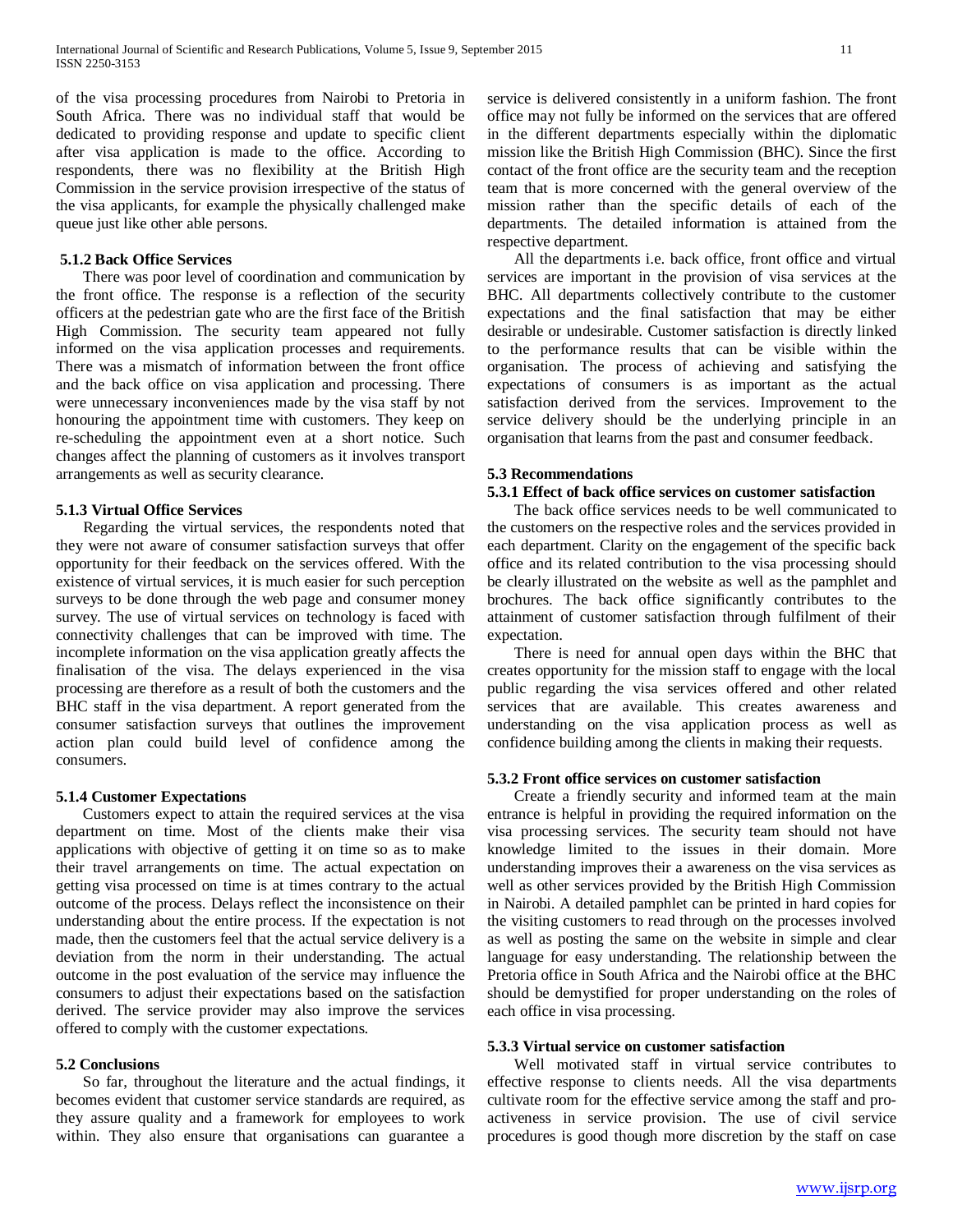by case is important in cases like the physically challenged customers as well as urgent requests for visa application. The motivation for staff could not necessarily be monetary but other benefits like equality between the United Kingdom based staff working at the High Commission and the locally engaged staff on a number of areas like maternity benefits of nine months leave and further education sponsorship aimed at improving the staff capacity.

# **5.3.4 Customer service expectations on their satisfaction**

 A systematic perception survey for the services in a periodic time frame should be initiated. The survey report should identify the areas of weakness and improvement plan to be in place, including the duration that the action points should be addressed. This creates confidence in the public due to the perception that their concerns are addressed.

# **5.4 Recommendation for future research and identified gaps in the study**

 There is need for front office service review on its role in the visa service processing with emphasis on securitisation of the service through the armed private security service officers standing at the main entrance as well as within the compound of British High Commission. The review should demystify the relationship between the security services and the actual primary role of front office services. The current operation gives the power to security team to deny entry to the compound even for clarification and seeking enquiries from the visa processing staff.

 The study could not reach all the target population because of the different geographical location. The sampled respondents cannot generally be used to show the perception of all the past customers of the British High Commission. The study did also not consider the environment and the specific time when the visa application were sought by customers. Some of the visa delays could be linked to the period of terror attacks in Kenya. For security reasons, the details of applicants had to be checked thoroughly to ensure they were not terror suspects flying out of Kenya.

#### **REFERENCES**

- [1] AHCCCS Virtual. (2007). Office Pilot, Arizona AHCCCS Virtual Office Evaluation Project Final Report. Phoenix, AZ.
- [2] Howitt, D., & Cramer, D. (2008). Introduction to research methods in psychology (2nd ed.). Harlow, England: FT Prentice Hall.
- [3] Jones, E., Farina, E., Hastorf, A., Markus, H., & Scott, R. (1984). Social stigma: The psychology of marked relationships. New York: W.H. Freeman.
- [4] Awara, N.F. (2010). Strengthening customer retention through the management of customer relationship in services marketing. Social Science Research Network, 1-10. Access 20 February 2015 http://www.ssrn.com/home-bd.html.
- [5] Baker, M., & Riley, M. (2005). New perspectives on productivity in hotels: some advances and new directions. International Journal of Hospitality Management, 13 (4), 297-311.
- [6] Barbara, E., & Claes. F (2005). American Customer Satisfaction Index, Methodology, London: Routledge.
- [7] Barsky, J. (1992). Customer Satisfaction in the Hotel Industry: Meaning and Measurement. Hospitality Research Journal, 16(1); 51-73.
- [8] Bryman, A., & Bell, E. (2003) Business Research Methods Oxford University Press.
- [9] Chad, T., & Pat, C. (2009). The Reality of Virtual Work: Is Your Organization Ready? AON Consulting.
- [10] Crandal, W., & Gao, L. (2005). An update on telecommuting: review and prospects for emerging issues. SAM Advanced Management Journal.
- [11] Erixon, M. (2005) Development and Aid and Development: The Making and Unmaking of the Third World, Princeton University Press, Princeton.
- [12] Hallowell, R. (2007). The relationships of customer satisfaction, customer loyalty, and profitability: an empirical study. International Journal of Service Industry Management, 7(4), 27-42.
- [13] Virtual Office Website Strategies for Brokers (2014, January). Upstream: Hearst Newspapers. P. 20.
- [14] Jones, P., & Lockwood, A. (2004). The Management of Hotel Operations. Cornwall: Thomson.
- [15] Kotler, P., & Armstrong, G. (2010). Principles of Marketing,(13th Ed.). Upper Saddle River; New Jersey: Pearson Education, Inc.
- [16] Kotler, P., Bowen, J., & Makents, J. (2003). Marketing for Hospitality and Tourism. (3rd Ed.). New Jersey: Pearson Education, Inc.
- [17] Lau, R. (2000). Quality of work life and performance-An ad hoc investigation of two key elements in the service profit chain model. International Journal of Service Industry Management, 11(5), 64-43.
- [18] Lee, H., Lee Y., &Yoo D. (2000). "The determinants of perceived quality and its relationship with satisfaction", Journal of Services Marketing, 14(3), 10-11.
- [19] Leni, W., Victoria, C., Maia, K., &Dan, H. (2012). Common constraints and incentive problems in service delivery: Pearson Education, Inc.
- [20] Lin, C., & Tsai, L. (2011). Using the Kano Two-Dimensional Quality Model to Evaluate Service Quality of Resort Hotels. International Journal of Computer Science and Network Security, 11(5), 84 - 87.
- [21] Luo, X., & Bhattacharya C. (2006). "Corporate Social Responsibility, Customer Satisfaction, and Market Value", Journal of Marketing, 70(1), 1- 18.
- [22] Mcloughlin, C., & Batley, R. (2012) 'The Politics of What Works in Service Delivery: An Evidence based Review' Working Paper. Manchester: ESID.
- [23] Mugenda, A. (2008). Social Science Research: Theory and Principles. Nairobi, Arts Press.
- [24] Mullings, J. (2002). Management and Organizational Behavior: (6th Ed.). Financial Times, Prentice Hall.
- [25] Ostroff, C. (2010). The relationship between Satisfaction, Attitude and Performance: An organizational level analysis, Journal of applied psychology, 2 (1), 963-74.
- [26] Robbins, S. (2008), Organizational Behavior: Prentice-Hall, London.
- [27] Rust T., & Oliver, R. (2002)'Should we delight the customer?' Journal of the Academy of Marketing Science 28 (1), 86–94.
- [28] Stefan, D. (2014). The Political Service Delivery at British High Commission, Nairobi. Foreign Common Wealth Office, London.
- [29] Tewari, R. (2009). Hotel Front Office Management: Operations and Management. Oxford: Oxford University Press.
- [30] Thornburg, L. (2007). Well-designed telework policies help you reap benefits. Society for Human Resource Management.
- [31] TIBCO, (2011). Automating the Back Office. How BPM can help improve productivity in the back office.
- [32] Vallen, K., & Vallen, J. (2009). Check-in Check-Out Managing Hotel Operations (8th Ed.). New Jersey: Pearson.
- [33] Wirtz, J. (2003). Halo in customer satisfaction measures. International Journal of Service Industry Management, New Jersey: Pearson Education, Inc.
- [34] Xerox Corporation, (2012). Back Office Operations. Reduce Costs and Increase Customer Satisfaction.
- [35] Yoo, K., & Park, J.( 2007). Perceived service quality Analyzing relationships among employees, customers, and financial performance. International Journal of Quality & Reliability Management, 21(9), 908-926.